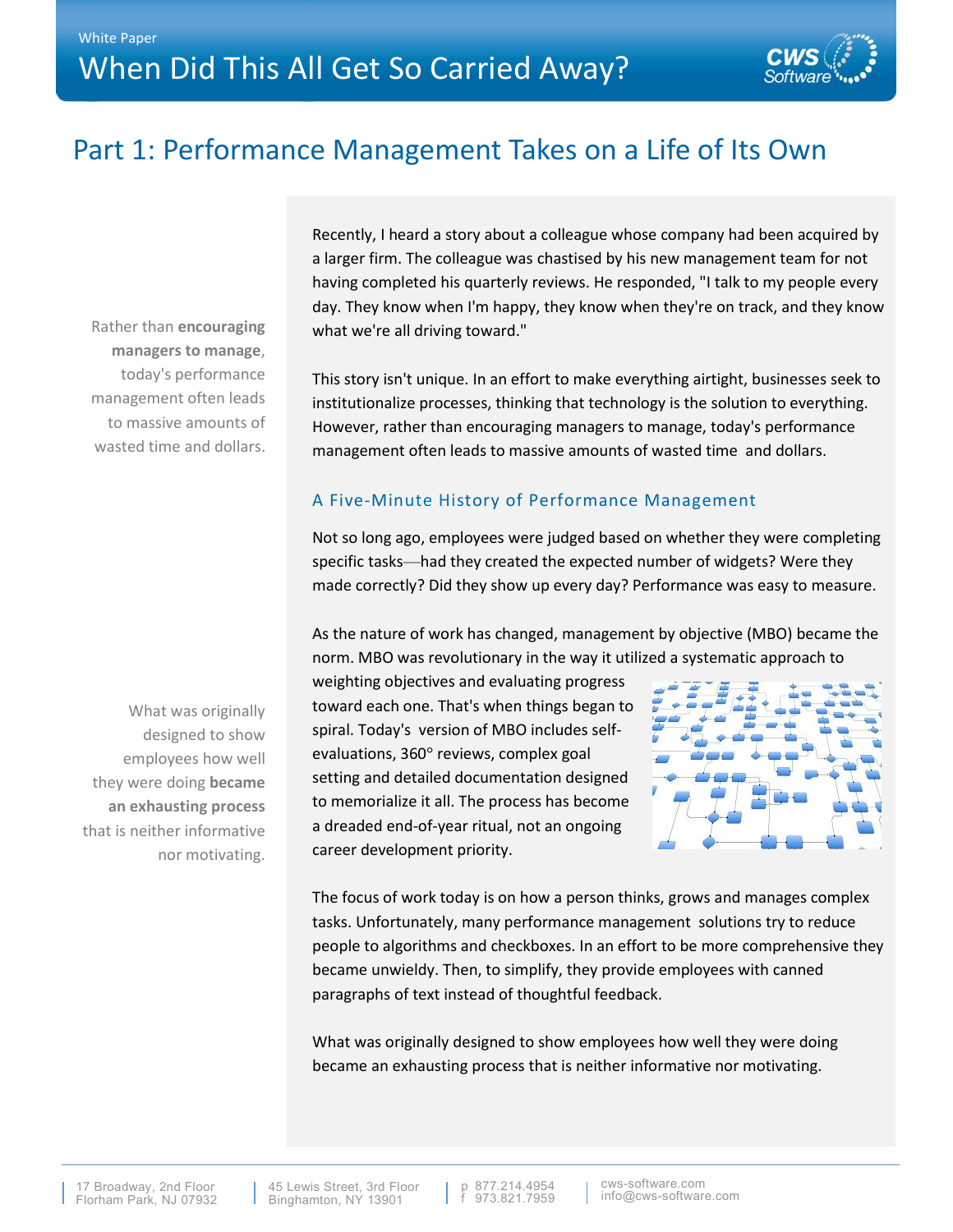## Deloitte was spending **two million hours per year**  and still felt these huge expenditures weren't driving engagement or higher performance.

#### **3 Signs Your System Isn't Working**

- 1. Reviews are rarely completed on time without continual reminders.
- 2. The vast majority of your employees consistently score a four or five on a five-point scale.
- 3. Voluntary turnover is high in certain areas or across the organization.

#### Just How Much Time and Money Is Being Wasted?

For many organizations, it can be difficult to quantify how many hours are spent completing annual or quarterly reviews. Fortunately, Deloitte did the work for us. In 2015, Deloitte determined that performance management tasks consumed close to two million hours a year, in addition to vast amounts of money spent on the technology to support the effort.<sup>i</sup> Even more notable, Deloitte felt these huge expenditures weren't driving engagement or higher performance.

#### Recognizing Issues in Your Performance Management Process

Generally speaking, 80% of any company's employees will perform acceptably. Another 10% are likely to exceed expectations, and 10% are underperforming.

If you look at your managers' reviews, then, you can learn a few things about your performance management process. For example, if you see that:

- **Nobody is completing reviews on time**—This could mean that your system is too cumbersome or just not fitting naturally within your culture.
- **Everyone is being rated a four or a five**—High marks across the board can be a sign that managers aren't confident in giving honest feedback. This can be an issue later, if an employee needs to be terminated and the review forms all say they've been doing a great job.
- **Voluntary resignations are above industry standard**—Confined to a specific area, this may mean that you have a manager who could benefit from coaching. If it's a broader-based issue, it could be a sign that employees don't feel that the company is committed to growing their careers.

Any of these is a red flag, suggesting that you may want to take a closer look at how you're managing and motivating employee performance.

#### Back to the Beginning: The Goal of Performance Management

The primary purpose of performance management is to help employees develop. If we keep that in mind, the solution is evident. Performance management should be positive, motivating, transparent and not just an annual behind-closed-doors discussion. Certainly, there are times when performance management has to act as the hammer—tracking poor performance or behavior to support termination but in a healthy environment, that is a distant second or third place.

## What Should Performance Management Look Like?

Your performance management program should be based on what's best for your organization and employees. Manager check-ins once daily may be overkill, while

p 877.214.4954 f 973.821.7959